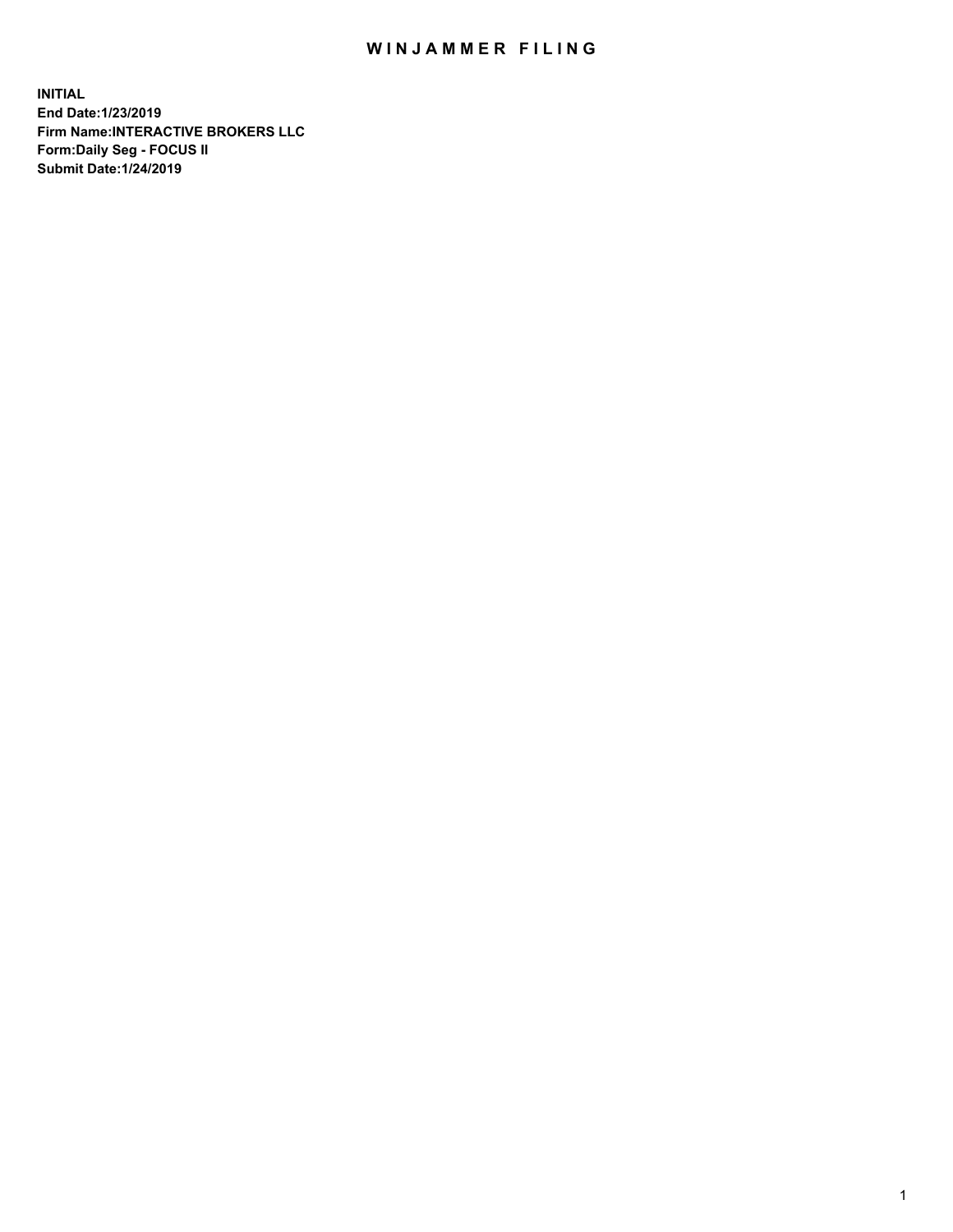**INITIAL End Date:1/23/2019 Firm Name:INTERACTIVE BROKERS LLC Form:Daily Seg - FOCUS II Submit Date:1/24/2019 Daily Segregation - Cover Page**

| Name of Company                                                                                                                                                                                                                                                                                                                | <b>INTERACTIVE BROKERS LLC</b>                                                                  |
|--------------------------------------------------------------------------------------------------------------------------------------------------------------------------------------------------------------------------------------------------------------------------------------------------------------------------------|-------------------------------------------------------------------------------------------------|
| <b>Contact Name</b>                                                                                                                                                                                                                                                                                                            | James Menicucci                                                                                 |
| <b>Contact Phone Number</b>                                                                                                                                                                                                                                                                                                    | 203-618-8085                                                                                    |
| <b>Contact Email Address</b>                                                                                                                                                                                                                                                                                                   | jmenicucci@interactivebrokers.c<br>om                                                           |
| FCM's Customer Segregated Funds Residual Interest Target (choose one):<br>a. Minimum dollar amount: ; or<br>b. Minimum percentage of customer segregated funds required:% ; or<br>c. Dollar amount range between: and; or<br>d. Percentage range of customer segregated funds required between:% and%.                         | $\overline{\mathbf{0}}$<br>$\overline{\mathbf{0}}$<br>155,000,000 245,000,000<br>0 <sub>0</sub> |
| FCM's Customer Secured Amount Funds Residual Interest Target (choose one):<br>a. Minimum dollar amount: ; or<br>b. Minimum percentage of customer secured funds required:% ; or<br>c. Dollar amount range between: and; or<br>d. Percentage range of customer secured funds required between:% and%.                           | $\overline{\mathbf{0}}$<br>0<br>80,000,000 120,000,000<br>0 <sub>0</sub>                        |
| FCM's Cleared Swaps Customer Collateral Residual Interest Target (choose one):<br>a. Minimum dollar amount: ; or<br>b. Minimum percentage of cleared swaps customer collateral required:% ; or<br>c. Dollar amount range between: and; or<br>d. Percentage range of cleared swaps customer collateral required between:% and%. | $\overline{\mathbf{0}}$<br><u>0</u><br>$\underline{0}$ $\underline{0}$<br>00                    |

Attach supporting documents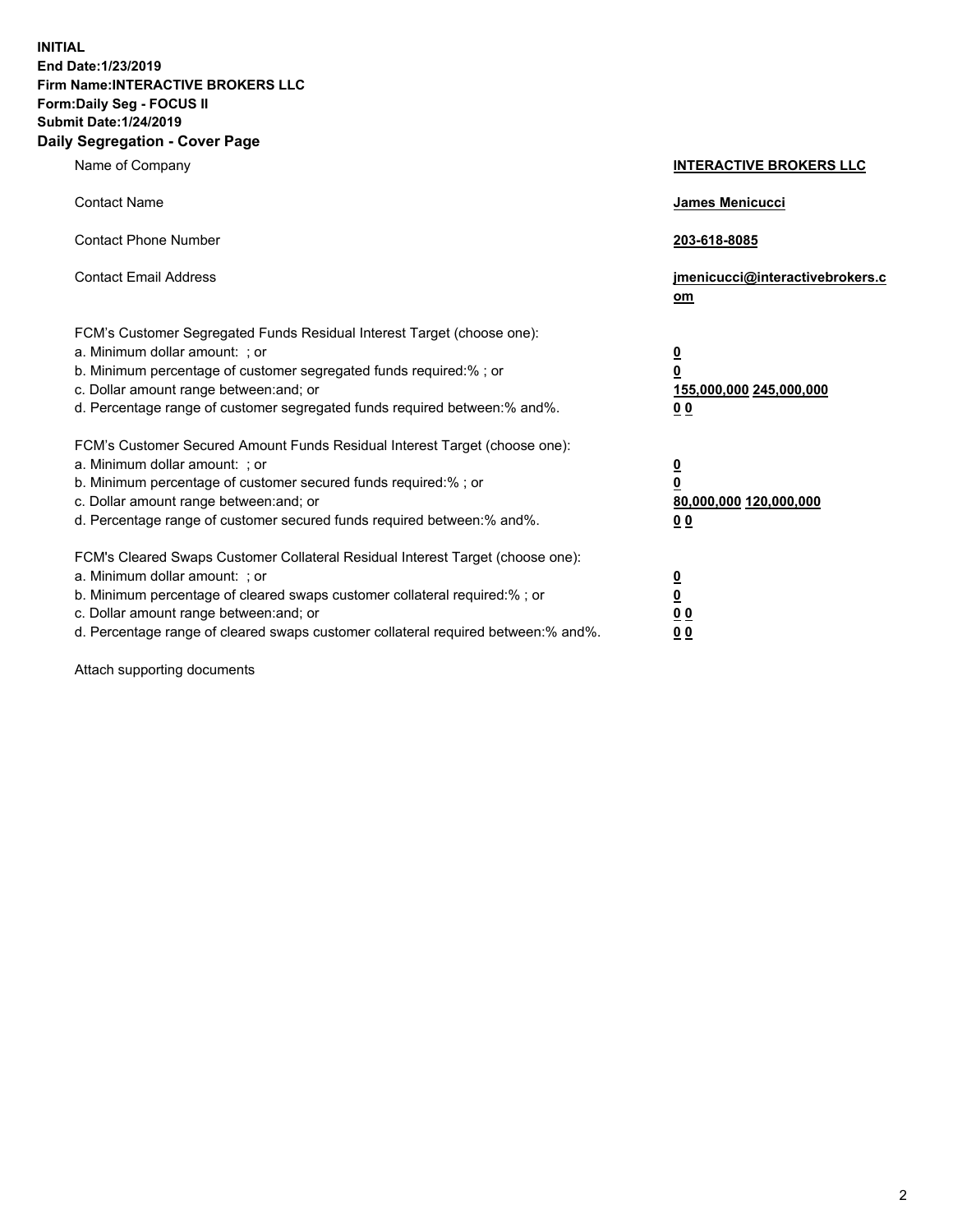## **INITIAL End Date:1/23/2019 Firm Name:INTERACTIVE BROKERS LLC Form:Daily Seg - FOCUS II Submit Date:1/24/2019 Daily Segregation - Secured Amounts**

|                | Daily Ocglegation - Occuled Aniounts                                                                       |                                                      |
|----------------|------------------------------------------------------------------------------------------------------------|------------------------------------------------------|
|                | Foreign Futures and Foreign Options Secured Amounts                                                        |                                                      |
|                | Amount required to be set aside pursuant to law, rule or regulation of a foreign                           | $0$ [7305]                                           |
|                | government or a rule of a self-regulatory organization authorized thereunder                               |                                                      |
| $\mathbf{1}$ . | Net ledger balance - Foreign Futures and Foreign Option Trading - All Customers                            |                                                      |
|                | A. Cash                                                                                                    | 425,053,876 [7315]                                   |
|                | B. Securities (at market)                                                                                  | $0$ [7317]                                           |
| 2.             | Net unrealized profit (loss) in open futures contracts traded on a foreign board of trade                  | 1,598,380 [7325]                                     |
| 3.             | Exchange traded options                                                                                    |                                                      |
|                | a. Market value of open option contracts purchased on a foreign board of trade                             | 63,258 [7335]                                        |
|                | b. Market value of open contracts granted (sold) on a foreign board of trade                               | -51,224 [7337]                                       |
| 4.             | Net equity (deficit) (add lines 1.2. and 3.)                                                               | 426,664,290 [7345]                                   |
| 5.             | Account liquidating to a deficit and account with a debit balances - gross amount                          | 5,759 [7351]                                         |
|                | Less: amount offset by customer owned securities                                                           | 0 [7352] 5,759 [7354]                                |
| 6.             | Amount required to be set aside as the secured amount - Net Liquidating Equity                             | 426,670,049 [7355]                                   |
|                | Method (add lines 4 and 5)                                                                                 |                                                      |
| 7.             | Greater of amount required to be set aside pursuant to foreign jurisdiction (above) or line<br>6.          | 426,670,049 [7360]                                   |
|                | FUNDS DEPOSITED IN SEPARATE REGULATION 30.7 ACCOUNTS                                                       |                                                      |
| 1.             | Cash in banks                                                                                              |                                                      |
|                | A. Banks located in the United States                                                                      | 58,382,827 [7500]                                    |
|                | B. Other banks qualified under Regulation 30.7                                                             | 0 [7520] 58,382,827 [7530]                           |
| 2.             | Securities                                                                                                 |                                                      |
|                | A. In safekeeping with banks located in the United States                                                  | 408,117,902 [7540]                                   |
|                | B. In safekeeping with other banks qualified under Regulation 30.7                                         | 0 [7560] 408,117,902 [7570]                          |
| 3.             | Equities with registered futures commission merchants                                                      |                                                      |
|                | A. Cash                                                                                                    | $0$ [7580]                                           |
|                | <b>B.</b> Securities                                                                                       | $0$ [7590]                                           |
|                | C. Unrealized gain (loss) on open futures contracts                                                        | $0$ [7600]                                           |
|                | D. Value of long option contracts                                                                          | $0$ [7610]                                           |
|                | E. Value of short option contracts                                                                         | 0 [7615] 0 [7620]                                    |
| 4.             | Amounts held by clearing organizations of foreign boards of trade                                          |                                                      |
|                | A. Cash                                                                                                    | $0$ [7640]                                           |
|                | <b>B.</b> Securities                                                                                       | $0$ [7650]                                           |
|                | C. Amount due to (from) clearing organization - daily variation                                            | $0$ [7660]                                           |
|                | D. Value of long option contracts                                                                          | $0$ [7670]                                           |
|                | E. Value of short option contracts                                                                         | 0 [7675] 0 [7680]                                    |
| 5.             | Amounts held by members of foreign boards of trade                                                         |                                                      |
|                | A. Cash                                                                                                    | 91,537,716 [7700]                                    |
|                | <b>B.</b> Securities                                                                                       | $0$ [7710]                                           |
|                | C. Unrealized gain (loss) on open futures contracts                                                        | -9,595,520 [7720]                                    |
|                | D. Value of long option contracts                                                                          | 63,258 [7730]                                        |
|                | E. Value of short option contracts                                                                         | <mark>-51,224</mark> [7735] <u>81,954,230</u> [7740] |
| 6.             | Amounts with other depositories designated by a foreign board of trade                                     | 0 [7760]                                             |
| 7.             | Segregated funds on hand                                                                                   | $0$ [7765]                                           |
| 8.             | Total funds in separate section 30.7 accounts                                                              | 548,454,959 [7770]                                   |
| 9.             | Excess (deficiency) Set Aside for Secured Amount (subtract line 7 Secured Statement<br>Page 1 from Line 8) | 121,784,910 [7380]                                   |
| 10.            | Management Target Amount for Excess funds in separate section 30.7 accounts                                | 80,000,000 [7780]                                    |
| 11.            | Excess (deficiency) funds in separate 30.7 accounts over (under) Management Target                         | 41,784,910 [7785]                                    |
|                |                                                                                                            |                                                      |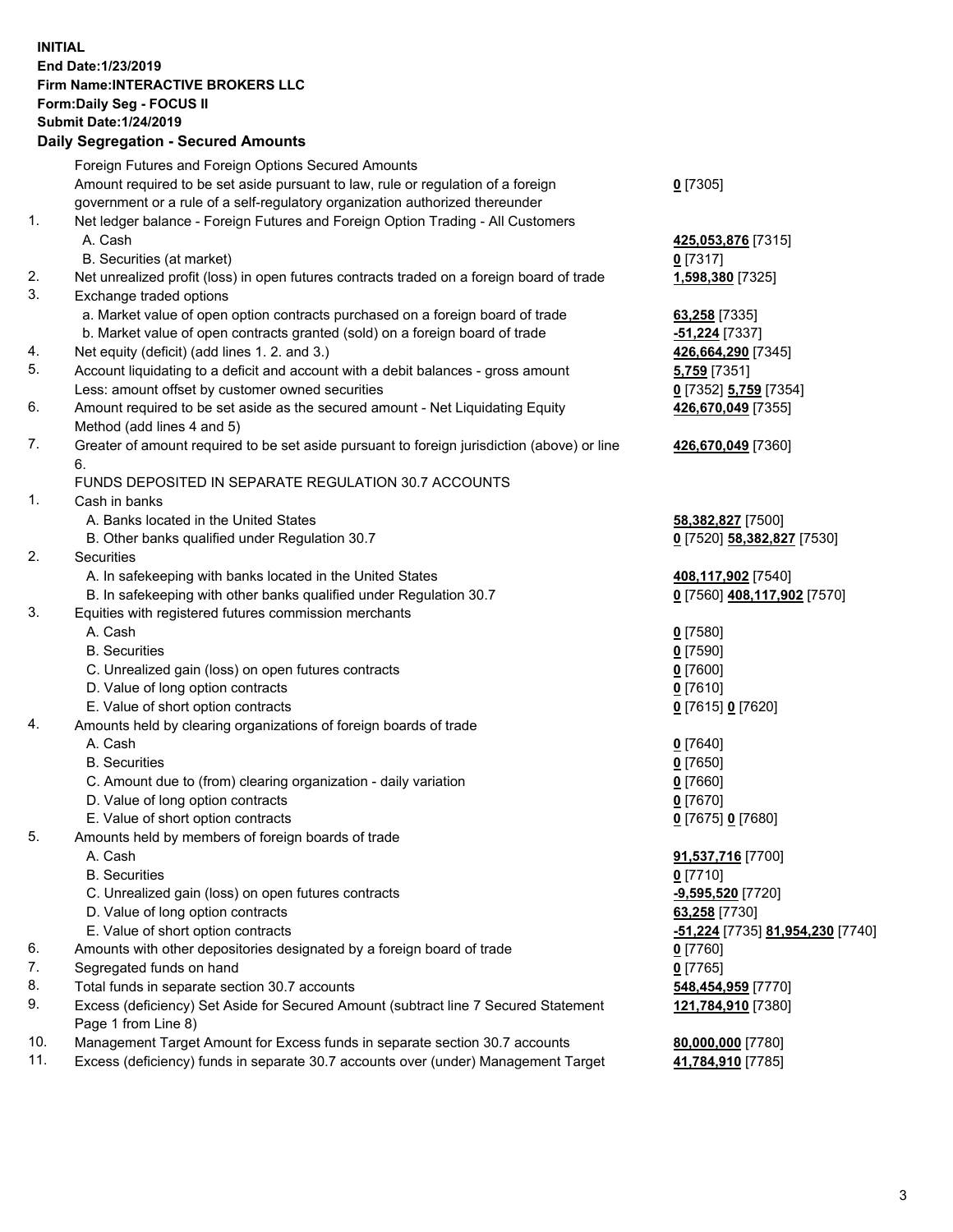**INITIAL End Date:1/23/2019 Firm Name:INTERACTIVE BROKERS LLC Form:Daily Seg - FOCUS II Submit Date:1/24/2019 Daily Segregation - Segregation Statement** SEGREGATION REQUIREMENTS(Section 4d(2) of the CEAct) 1. Net ledger balance A. Cash **3,944,732,951** [7010] B. Securities (at market) **0** [7020] 2. Net unrealized profit (loss) in open futures contracts traded on a contract market **-77,118,498** [7030] 3. Exchange traded options A. Add market value of open option contracts purchased on a contract market **339,538,867** [7032] B. Deduct market value of open option contracts granted (sold) on a contract market **-383,672,176** [7033] 4. Net equity (deficit) (add lines 1, 2 and 3) **3,823,481,144** [7040] 5. Accounts liquidating to a deficit and accounts with debit balances - gross amount **1,400,237** [7045] Less: amount offset by customer securities **0** [7047] **1,400,237** [7050] 6. Amount required to be segregated (add lines 4 and 5) **3,824,881,381** [7060] FUNDS IN SEGREGATED ACCOUNTS 7. Deposited in segregated funds bank accounts A. Cash **473,990,609** [7070] B. Securities representing investments of customers' funds (at market) **2,316,096,965** [7080] C. Securities held for particular customers or option customers in lieu of cash (at market) **0** [7090] 8. Margins on deposit with derivatives clearing organizations of contract markets A. Cash **8,111,551** [7100] B. Securities representing investments of customers' funds (at market) **1,321,202,011** [7110] C. Securities held for particular customers or option customers in lieu of cash (at market) **0** [7120] 9. Net settlement from (to) derivatives clearing organizations of contract markets **-14,503,106** [7130] 10. Exchange traded options A. Value of open long option contracts **339,460,182** [7132] B. Value of open short option contracts **-383,610,086** [7133] 11. Net equities with other FCMs A. Net liquidating equity **0** [7140] B. Securities representing investments of customers' funds (at market) **0** [7160] C. Securities held for particular customers or option customers in lieu of cash (at market) **0** [7170] 12. Segregated funds on hand **0** [7150] 13. Total amount in segregation (add lines 7 through 12) **4,060,748,126** [7180] 14. Excess (deficiency) funds in segregation (subtract line 6 from line 13) **235,866,745** [7190] 15. Management Target Amount for Excess funds in segregation **155,000,000** [7194]

16. Excess (deficiency) funds in segregation over (under) Management Target Amount Excess

**80,866,745** [7198]